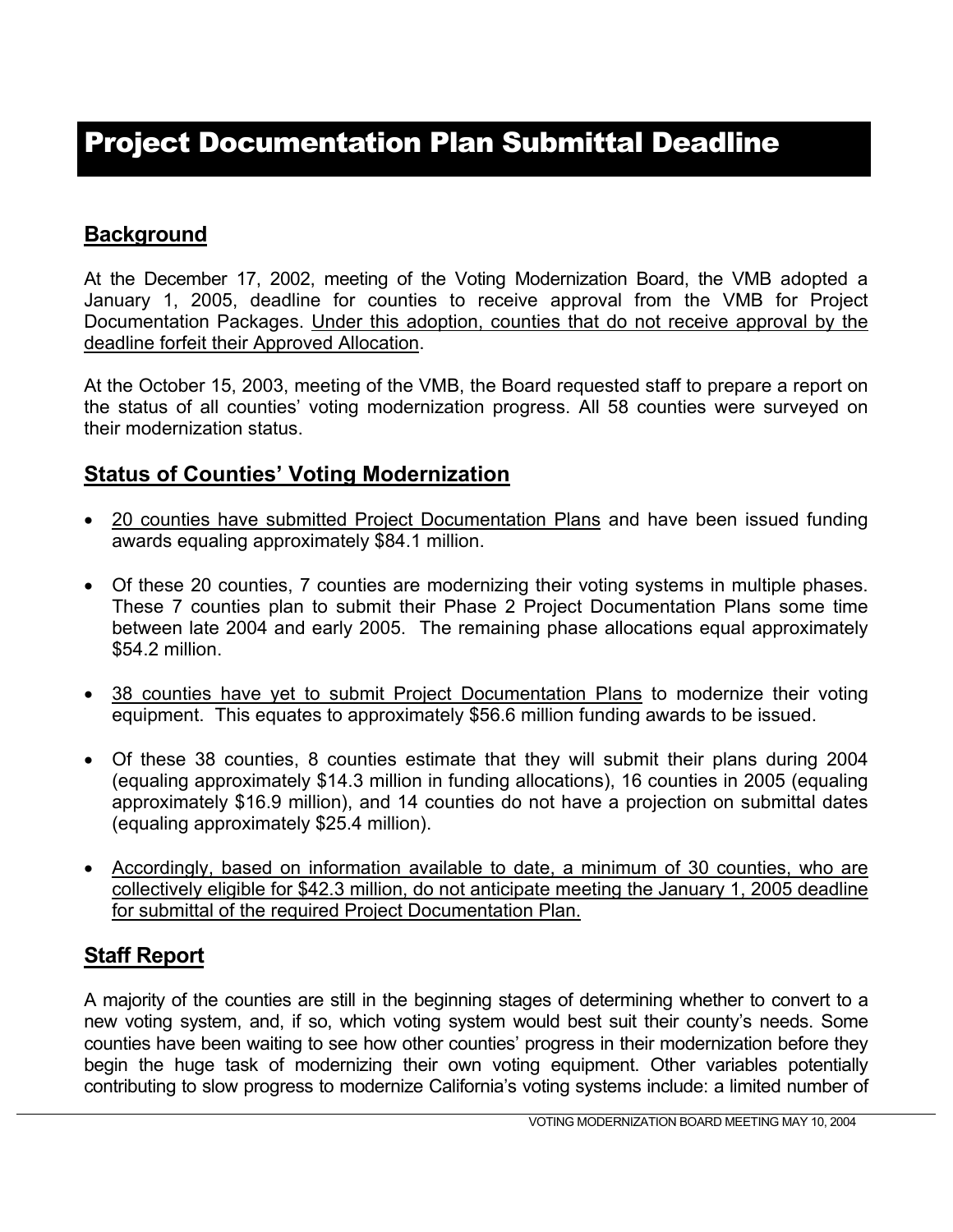vendors selling certified equipment in California, and the recent requirement of an Accessible Voter Verified Paper Audit Trail (AVVPAT) for Direct Recording Electronic (DRE) equipment. The California standards for the AVVPAT have not yet been adopted, thereby creating some uncertainty in the planning process for counties since vendors do not know what will be required.

With a substantial number of counties still remaining to submit Project Documentation Plans for all potential phases to fully modernize their voting equipment; the VMB may want to consider extending the January 1, 2005, deadline for counties to submit their plans.

However, if the January 1, 2005 deadline is maintained, it could allow the VMB to conduct additional funding rounds for the money not used by the deadline. The VMB could reallocate these funds to counties who have converted to new systems by the deadline and did not receive enough funding to pay for their new system. In addition, the reallocated funds could be used to offset the costs to counties that are required to upgrade to the new AVVPAT requirement.

As indicated, approximately 30 counties do not plan to submit Project Documentation Plans before 2005. In addition, several counties are "phasing in" their conversion, and will not apply for the final phases of their conversion until after January 1, 2005. Included in this category is the final phase for the largest jurisdiction in California: Los Angeles County (approximately \$48.9 million remaining allocation amount).

All 58 counties were surveyed and asked whether they believed the January 1, 2005 deadline should be maintained (see attached survey results). Of the 41 counties who responded to the survey, 39 counties indicated that the January 1, 2005 deadline should be extended to January 1, 2006.

Counties commented that they were extremely reluctant to begin modernizing their voting equipment given the uncertainty of the standards to be applied to new voting equipment technologies (such as the new requirement of the AVVPAT), the potential de-certification of DRE machines in California and the small number of certified vendors who sell accessible voting equipment in California.

On April 30, 2004, the Secretary of State issued orders decertifying the use of DRE voting systems in California. The Secretary of State banned and decertified the use of the Diebold AccuVote-TSx hardware and firmware voting equipment in California. This equipment was purchased and used by four counties during the March 2, 2004 Primary Election, which includes Kern, San Diego, San Joaquin, and Solano. The Secretary of State also decertified all DRE systems in California but allowed the counties who used DRE's in the March 2, 2004 Primary Election (Alameda, Merced, Napa, Orange, Plumas, Riverside, San Bernardino, Santa Clara, Shasta, Tehama and Los Angeles for early voting only) to use these systems in the November 2, 2004 General Election, if they either installed an Accessible Voter Verified Paper Trail (AVVPAT) before the November Election, or if they meet 23 security measures identified in the order.

The order decertifying all DRE systems in California also requires that all "new" DRE voting systems purchased in California must include an Accessible Voter Verified Paper Audit Trail